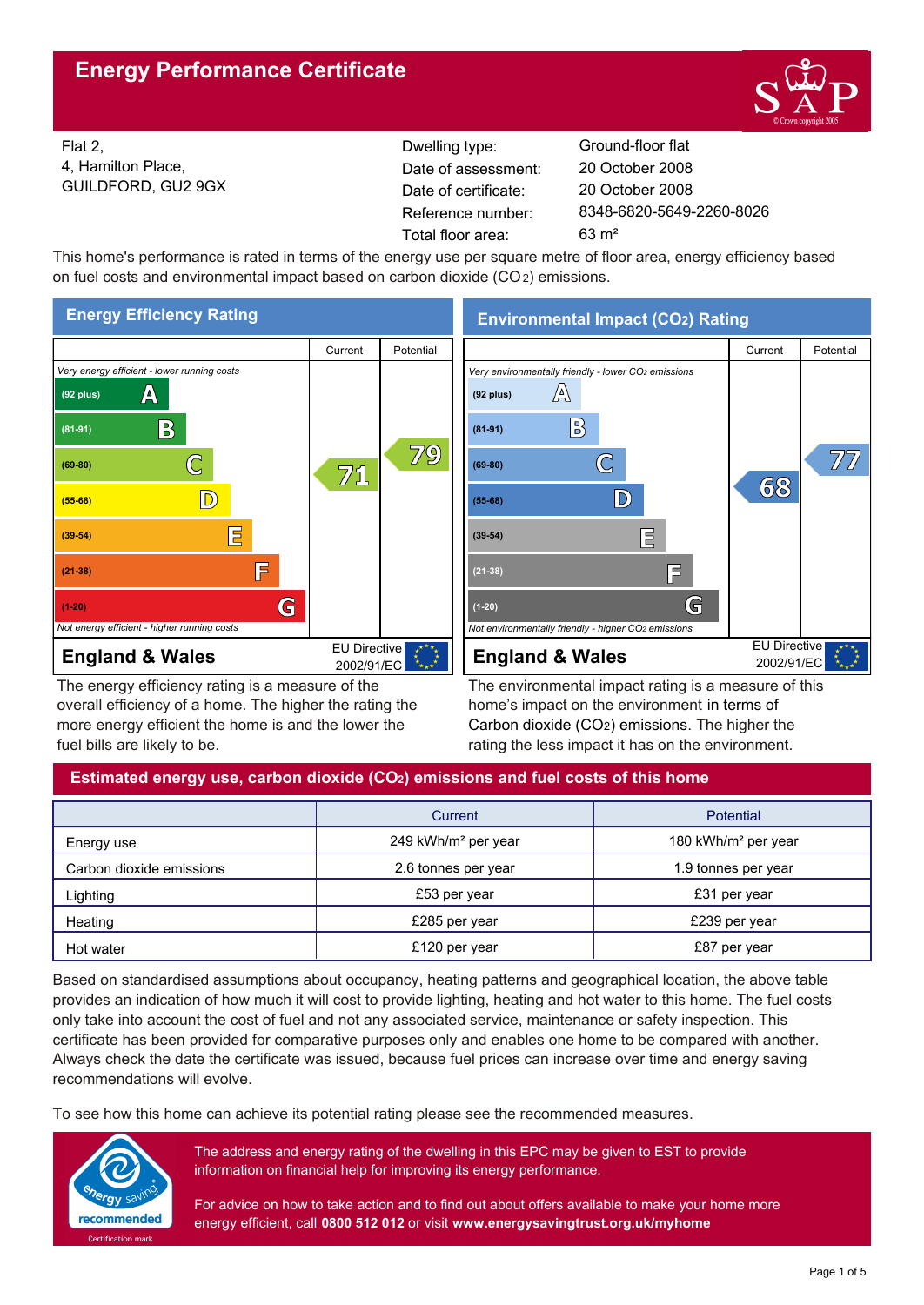#### **About this document**

The Energy Performance Certificate for this dwelling was produced following an energy assessment undertaken by a qualified assessor, accredited by Elmhurst Energy Systems, to a scheme authorised by the Government. This certificate was produced using the RdSAP 2005 assessment methodology and has been produced under the Energy Performance of Buildings (Certificates and Inspections) (England and Wales) Regulations 2007 as amended. A copy of the certificate has been lodged on a national register.

| Assessor's accreditation number: | EES/002004                                     |
|----------------------------------|------------------------------------------------|
| Assessor's name:                 | Gary John Ryan                                 |
| Company name/trading name:       | <b>Energy Assess UK Limited</b>                |
| Address:                         | 5 Bryanstone Close, Guildford, Surrey, GU2 9UJ |
| Phone number:                    | 07894 801 963                                  |
| Fax number:                      | 01483 829557                                   |
| E-mail address:                  | gary@energyassessuk.com                        |
| Related party disclosure:        |                                                |

#### **If you have a complaint or wish to confirm that the certificate is genuine**

Details of the assessor and the relevant accreditation scheme are as above. You can get contact details of the accreditation scheme from their website at www.elmhurstenergy.co.uk together with details of their procedures for confirming authenticity of a certificate and for making a complaint.

#### **About the building's performance ratings**

The ratings on the certificate provide a measure of the building's overall energy efficiency and its environmental impact, calculated in accordance with a national methodology that takes into account factors such as insulation, heating and hot water systems, ventilation and fuels used. The average Energy Efficiency Rating for a dwelling in England and Wales is band E (rating 46).

Not all buildings are used in the same way, so energy ratings use 'standard occupancy' assumptions which may be different from the specific way you use your home. Different methods of calculation are used for homes and for other buildings. Details can be found at www.communities.gov.uk/epbd.

Buildings that are more energy efficient use less energy, save money and help protect the environment. A building with a rating of 100 would cost almost nothing to heat and light and would cause almost no carbon emissions. The potential ratings on the certificate describe how close this building could get to 100 if all the cost effective recommended improvements were implemented.

#### **About the impact of buildings on the environment**

One of the biggest contributors to global warming is carbon dioxide. The way we use energy in buildings causes emissions of carbon. The energy we use for heating, lighting and power in homes produces over a quarter of the UK's carbon dioxide emissions and other buildings produce a further one-sixth.

The average household causes about 6 tonnes of carbon dioxide every year. Adopting the recommendations in this report can reduce emissions and protect the environment. You could reduce emissions even more by switching to renewable energy sources. In addition there are many simple everyday measures that will save money, improve comfort and reduce the impact on the environment. Some examples are given at the end of this report.

#### **Visit the Government's website at www.communities.gov.uk/epbd to:**

- Find how to confirm the authenticity of an energy performance certificate
- Find how to make a complaint about a certificate or the assessor who produced it •
- Learn more about the national register where this certificate has been lodged •
- Learn more about energy efficiency and reducing energy consumption •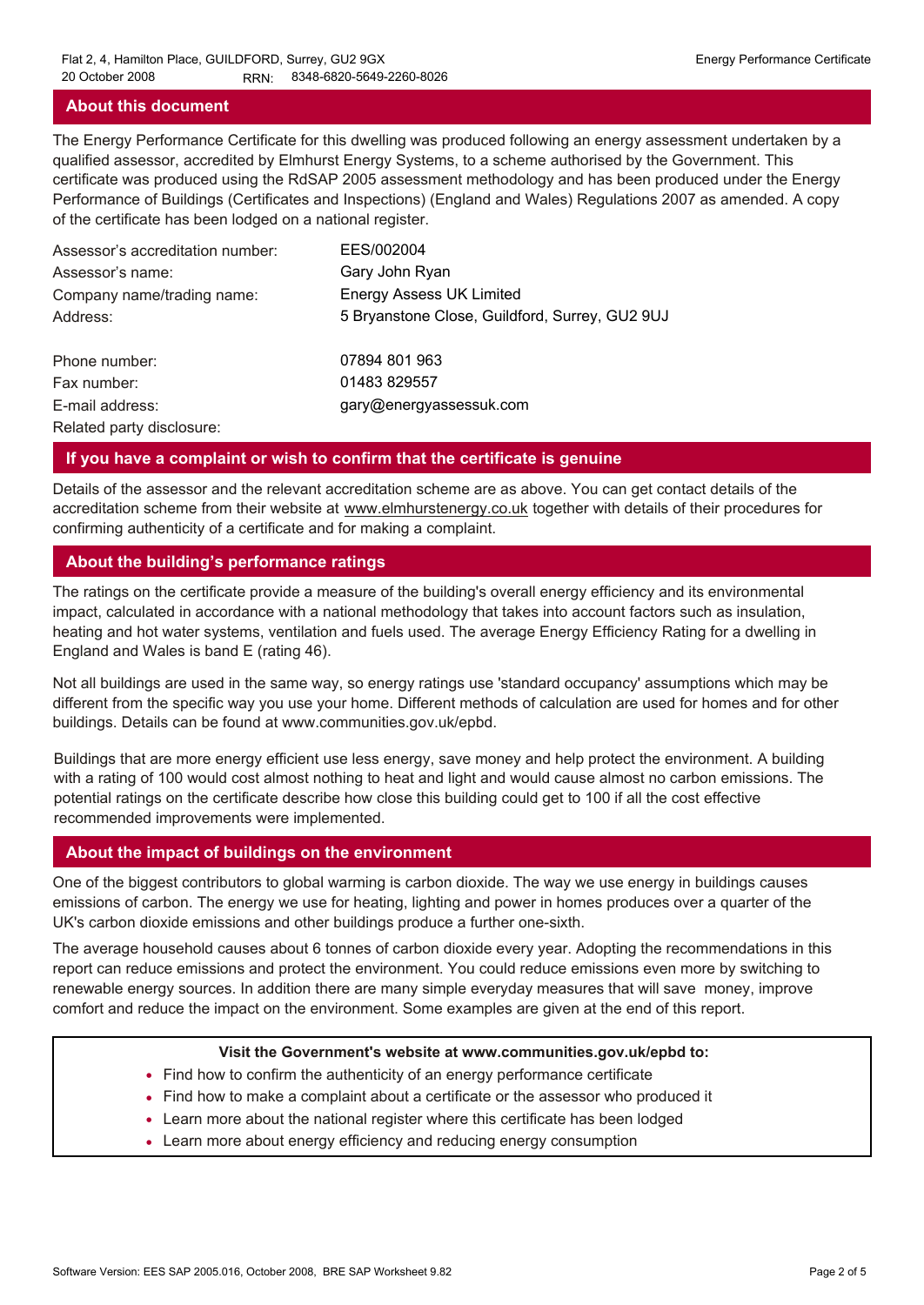Flat 2, 4, Hamilton Place, GUILDFORD, GU2 9GX Date of certificate:

Reference number: 8348-6820-5649-2260-8026 20 October 2008

## **Summary of this home's energy performance related features**

The following is an assessment of the key individual elements that have an impact on this home's performance rating. Each element is assessed against the following scale: Very poor / Poor / Average / Good / Very good.

| Elements                                  | Description                                 | Current performance      |               |
|-------------------------------------------|---------------------------------------------|--------------------------|---------------|
|                                           |                                             | <b>Energy Efficiency</b> | Environmental |
| Walls                                     | Cavity wall, as built, insulated (assumed)  | Good                     | Good          |
| Roof                                      | (another dwelling above)                    |                          |               |
| Floor                                     | Solid, no insulation (assumed)              |                          |               |
| Windows                                   | Partial double glazing                      | Poor                     | Poor          |
| Main heating                              | Boiler and radiators, mains gas             | Average                  | Good          |
| Main heating controls                     | Programmer, room thermostat and TRVs        | Average                  | Average       |
| Secondary heating                         | None                                        |                          |               |
| Hot water                                 | From main system                            | Average                  | Good          |
| Lighting                                  | Low energy lighting in 30% of fixed outlets | Average                  | Average       |
| Current energy efficiency rating          |                                             | C <sub>71</sub>          |               |
| Current environmental impact (CO2) rating |                                             |                          | D 68          |

**Low and zero carbon energy sources**

None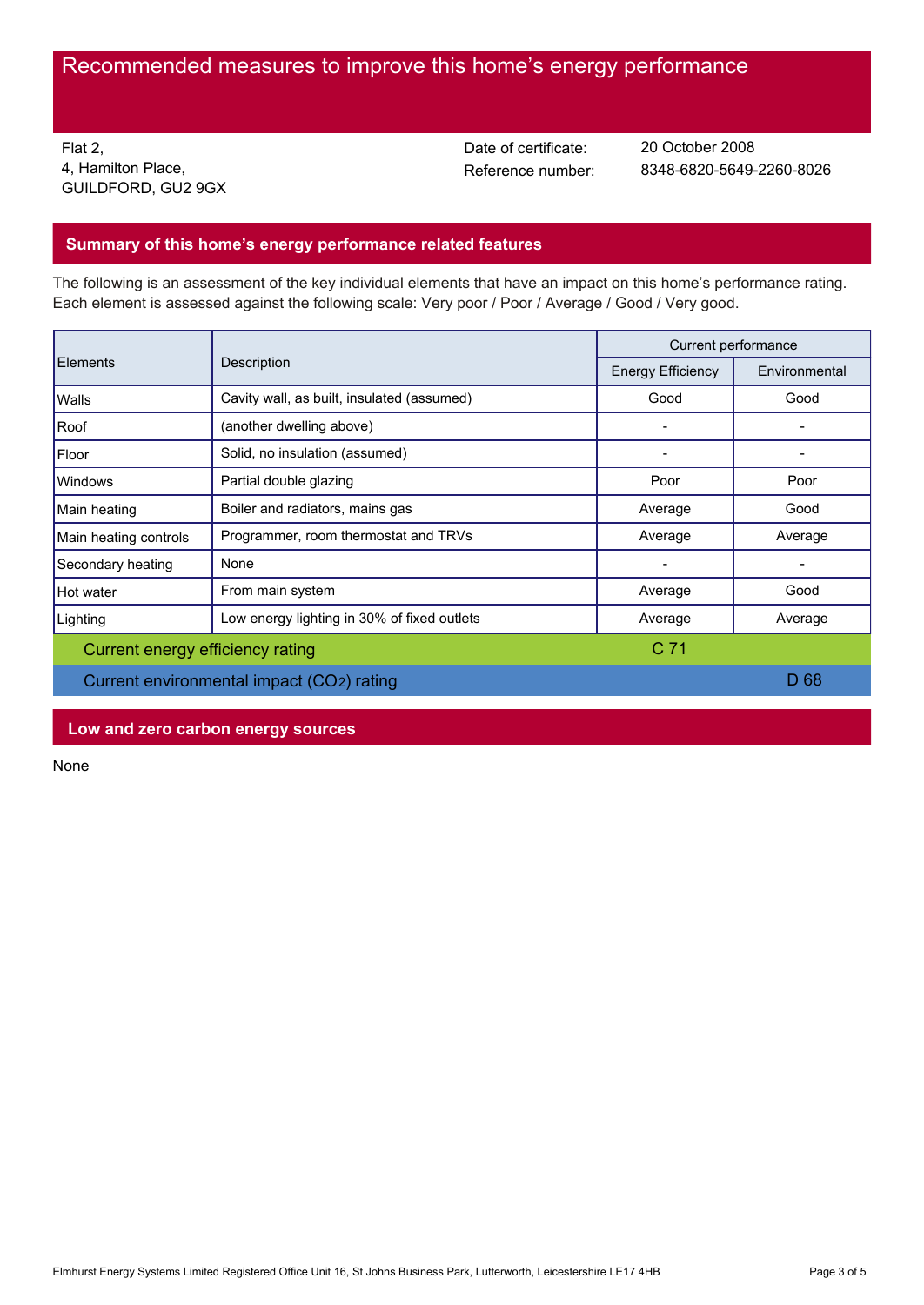### **Recommendations**

The measures below are cost effective. The performance ratings after improvement listed below are cumulative, that is they assume the improvements have been installed in the order that they appear in the table.

|                                                 | <b>Typical savings</b> | Performance ratings after improvement |                      |  |  |  |
|-------------------------------------------------|------------------------|---------------------------------------|----------------------|--|--|--|
| Lower cost measures (up to £500)                | per year               | Energy efficiency                     | Environmental impact |  |  |  |
| Low energy lighting for all fixed outlets<br>1. | £17                    | C 73                                  | D 68                 |  |  |  |
| Sub-total                                       | £17                    |                                       |                      |  |  |  |
| Higher cost measures (over £500)                |                        |                                       |                      |  |  |  |
| 2 Replace boiler with Band A condensing boiler  | £84                    | C 79                                  | C 77                 |  |  |  |
| Total                                           | £101                   |                                       |                      |  |  |  |
| Potential energy efficiency rating              |                        | C 79                                  |                      |  |  |  |
| Potential environmental impact (CO2) rating     |                        |                                       | C 77                 |  |  |  |

### **Further measures to achieve even higher standards**

#### None

Improvements to the energy efficiency and environmental impact ratings will usually be in step with each other. However, they can sometimes diverge because reduced energy costs are not always accompanied by a reduction in carbon dioxide (CO2) emissions.